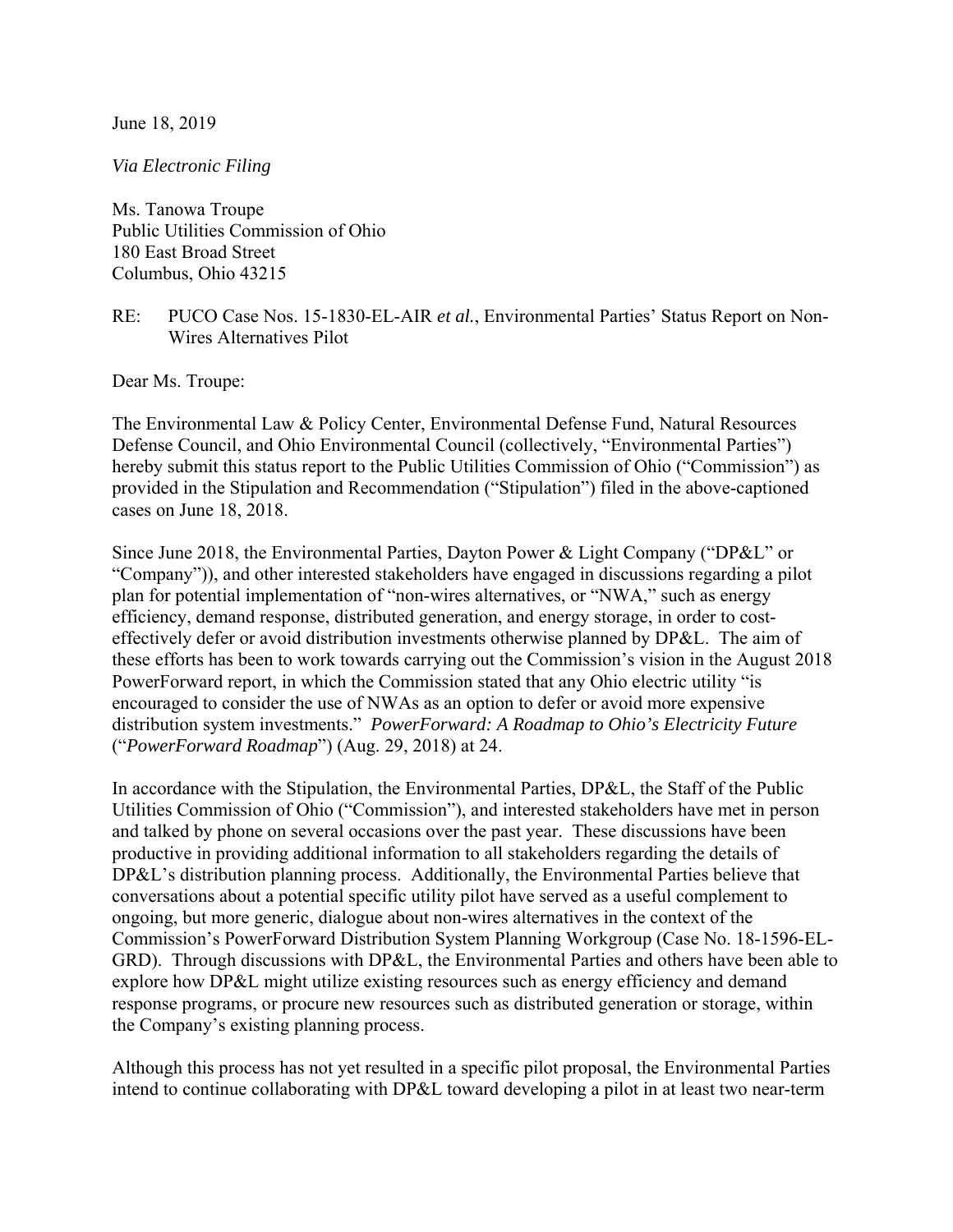contexts: DP&L's pending grid modernization docket, Case No. 18-1875-EL-GRD; and DP&L's energy efficiency/peak demand reduction portfolio plan. Both of these settings involve proposals for distributed energy resources (such as battery storage, distributed solar, and energy efficiency/peak demand reduction resources) that could be applied to defer or avoid more expensive distribution investments, consistent with the Commission's goal of promoting innovation that will enhance the customer electricity experience.

As the Environmental Parties move forward with these discussions with DP&L, Commission Staff, and other stakeholders, it would be extremely helpful for the Commission to provide prospective guidance on certain key issues. In particular, the Commission could greatly facilitate conversations on this topic by clarifying its views on viable avenues for cost recovery for a NWA pilot. It has become clear in the ongoing discussions that it will not be simple to work out the details of a pilot acceptable to all stakeholders. It is important to have a clear path for cost recovery so that all parties' efforts in designing such a pilot and identifying potential projects will not go to waste.

Ohio will ultimately realize the cost savings, as well as the reliability and resiliency benefits, offered by beneficial NWAs only by actually implementing a NWA pilot program. Our discussions pursuant to this stipulation have successfully moved in that direction, but we hope to partner with DP&L, Commission Staff, and other stakeholders in actually reaching the tangible result of a NWA pilot that produces net benefits for all Ohio customers.

Sincerely,

/s/ Madeline Fleisher Madeline Fleisher Environmental Law & Policy Center 21 W. Broad St., 8th Floor Columbus, OH 43215 (614) 569-3827 Mfleisher@elpc.org

*Counsel for the Environmental Law & Policy Center*

\_/s Miranda R. Leppla\_\_\_\_\_ Miranda R. Leppla 1145 Chesapeake Avenue, Suite I Columbus, OH 43212 (614) 487-5825 mleppla@theoec.org

*Counsel for the Ohio Environmental Council and Environmental Defense Fund* 

/s/ Robert Dove\_\_\_\_\_\_\_\_\_\_\_\_\_\_\_\_\_\_\_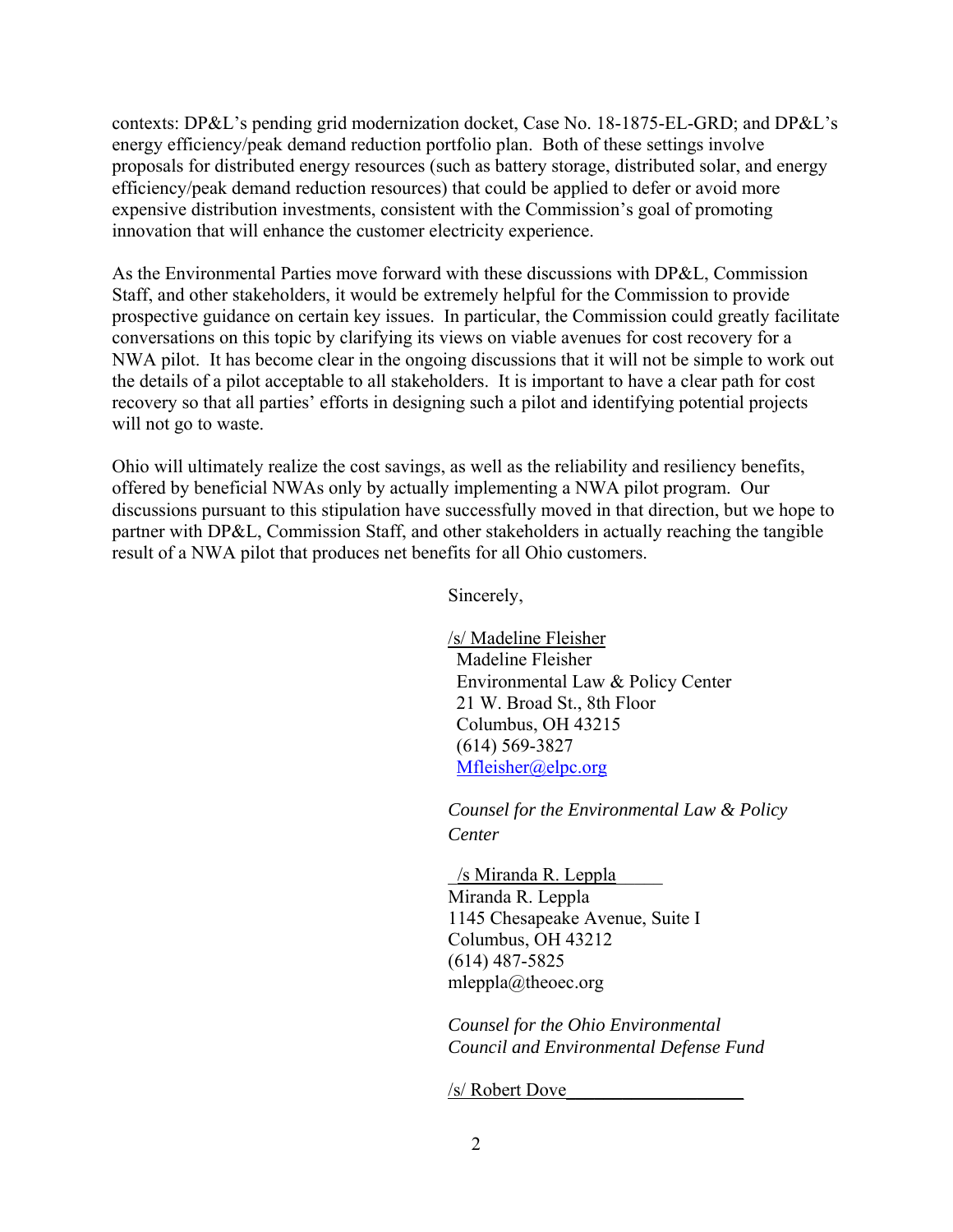Robert Dove (0092019) Kegler Brown Hill + Ritter Co., L.P.A. 65 E State St., Ste. 1800 Columbus, OH 43215-4295 Office: (614) 462-5443 Fax: (614) 464-2634 rdove@keglerbrown.com

*Counsel for Natural Resources Defense Council*

cc: Service List, Case Nos. 15-1830-EL-AIR et al.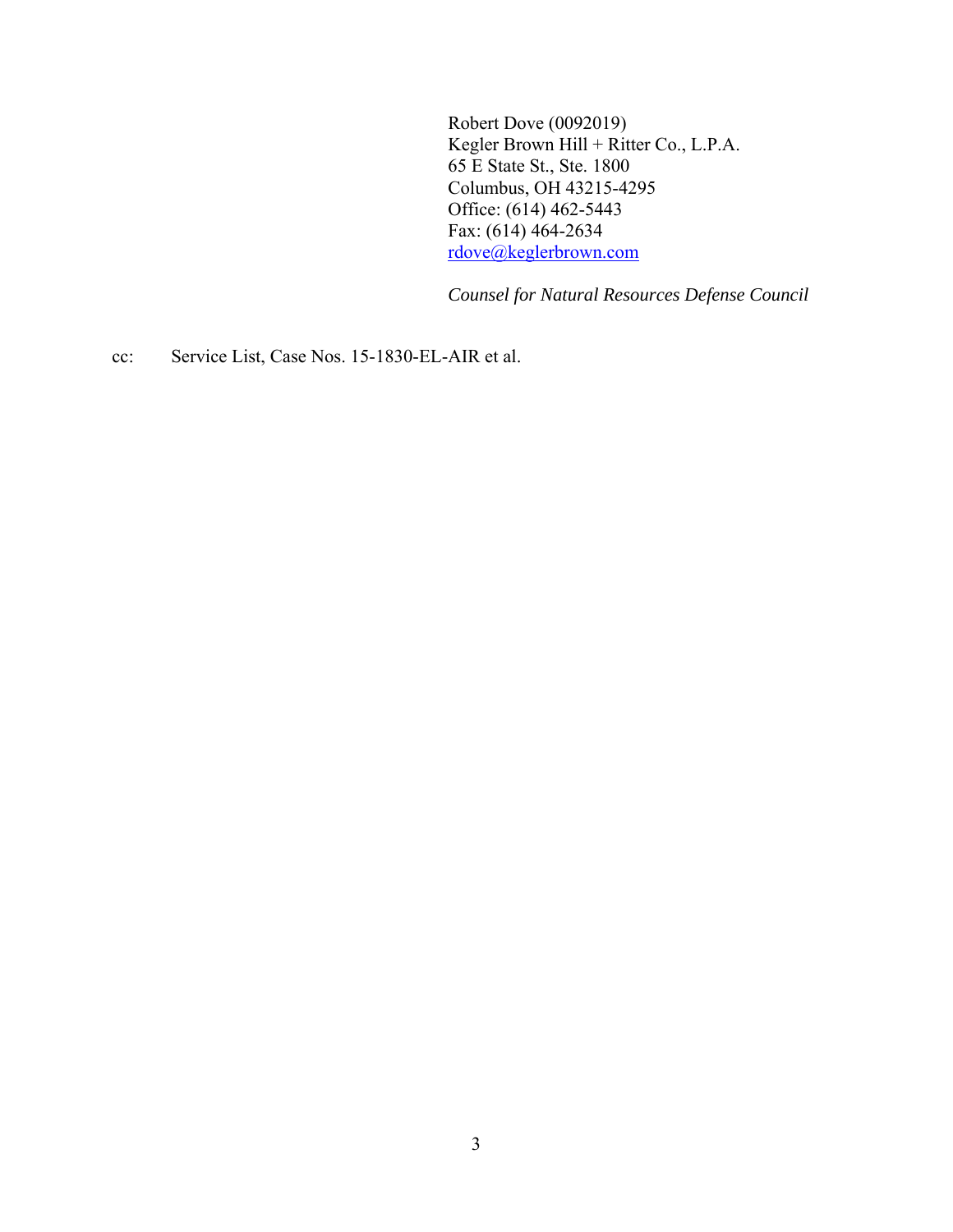## **CERTIFICATE OF SERVICE**

I hereby certify that a true copy of the foregoing Correspondence submitted on behalf of the Environmental Law & Policy Center, Environmental Defense Fund, Natural Resources Defense Council, and Ohio Environmental Council was served by electronic mail, upon all Parties of Record, on June 18, 2019.

/s/ Madeline Fleisher

Madeline Fleisher